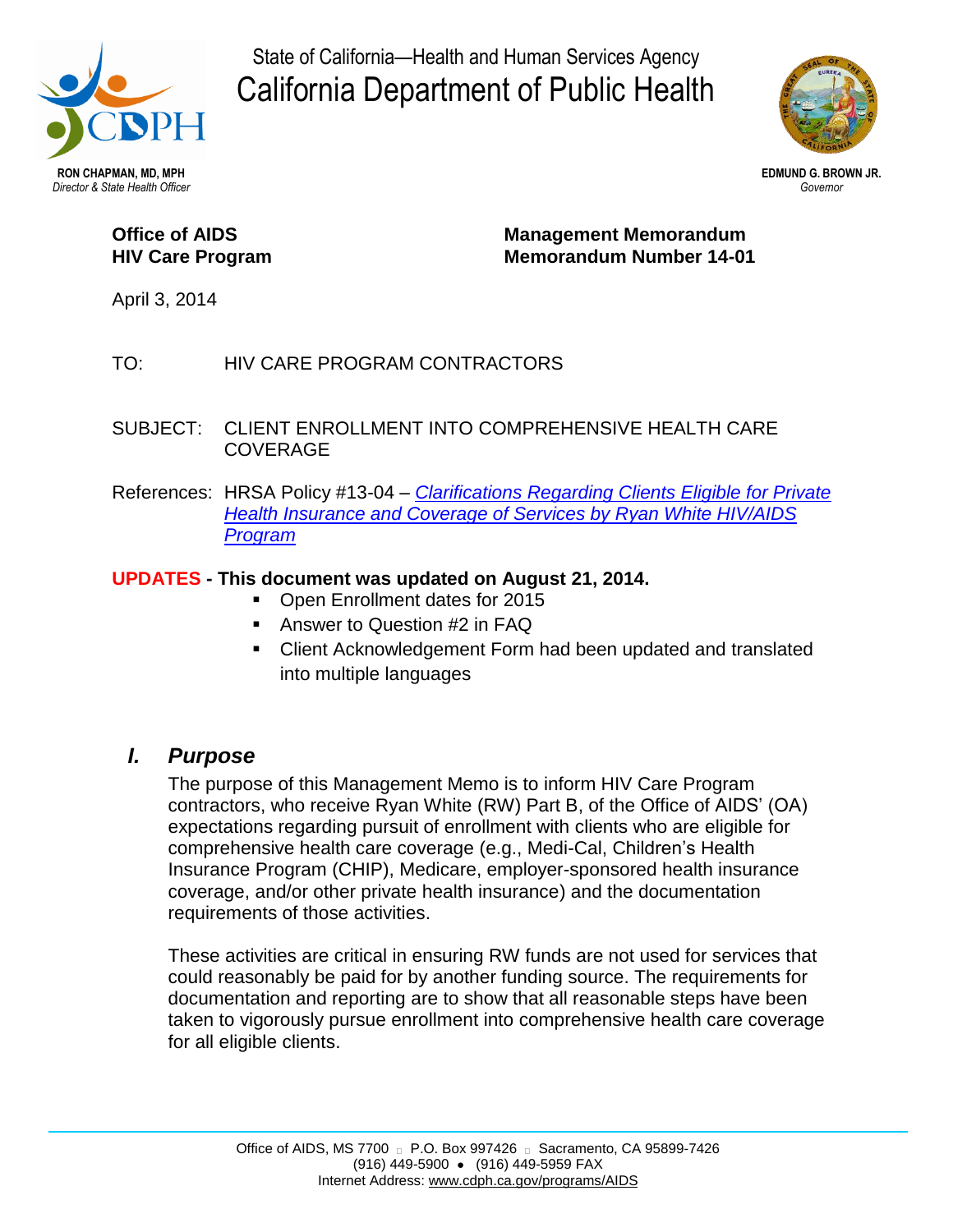# *II. Enrollment and Documentation Requirements*

Contractors are required to evaluate eligibility for other payer sources with all clients at intake and at six month recertification. New requirements are:

- 1. Contractors must provide the following information to their clients who do not have comprehensive health care coverage:
	- a. The benefits of comprehensive health care coverage, including that purchased through Covered California; $^{\rm 1}$
	- b. Medi-Cal and Covered California eligibility including possible eligibility for federal premium assistance and cost sharing subsidies;<sup>2</sup>
	- c. Open enrollment dates for Covered California including special enrollment periods due to a qualifying life event such as marriage, divorce, birth or adoption of a child, or loss of a job.<sup>3</sup> Medi-Cal enrollment is on-going;
	- d. Fines for failure to obtain comprehensive health insurance as well as information on the qualifications for exemption from fines;  $^{\rm 4}$
	- e. Premium assistance offered through the Office of AIDS' Health Insurance Premium Payment program [\(OA-HIPP\)](http://www.cdph.ca.gov/programs/aids/Pages/OAIAS.aspx); <sup>5</sup>
	- f. How to find a Covered California Certified Enrollment Counselor for assistance with completing the application for Medi-Cal or Covered California;<sup>6,7</sup>
	- g. If they receive medical, mental health or substance abuse services from your agency, inform the client whether their current provider is a member of a Covered California provider network or a Medi-Cal Managed Care plan.
- 2. Documentation Contractors must ensure that detailed client notes are maintained, which capture all activities taken in pursuing enrollment into comprehensive health care coverage over a period of time.
- 3. Contractors must update their policy and procedures to include all requirements defined in this memo.
- 4. Contractors will be required to ensure all subcontractors/providers are in compliance with the activities defined in this memo.

### *III. Delayed or Declined Enrollment / Client Acknowledgement*

In order for contractors to be in compliance with the Health Resources and Services Administration (HRSA) policy that RW be the payer of last resort, OA is requiring that additional steps be taken with clients who, while eligible, may either delay or decline enrollment in health insurance coverage and have not received an IRS exemption. Contractors must continue to provide the information defined in Section II.1.a-g at every encounter with particular attention focused on the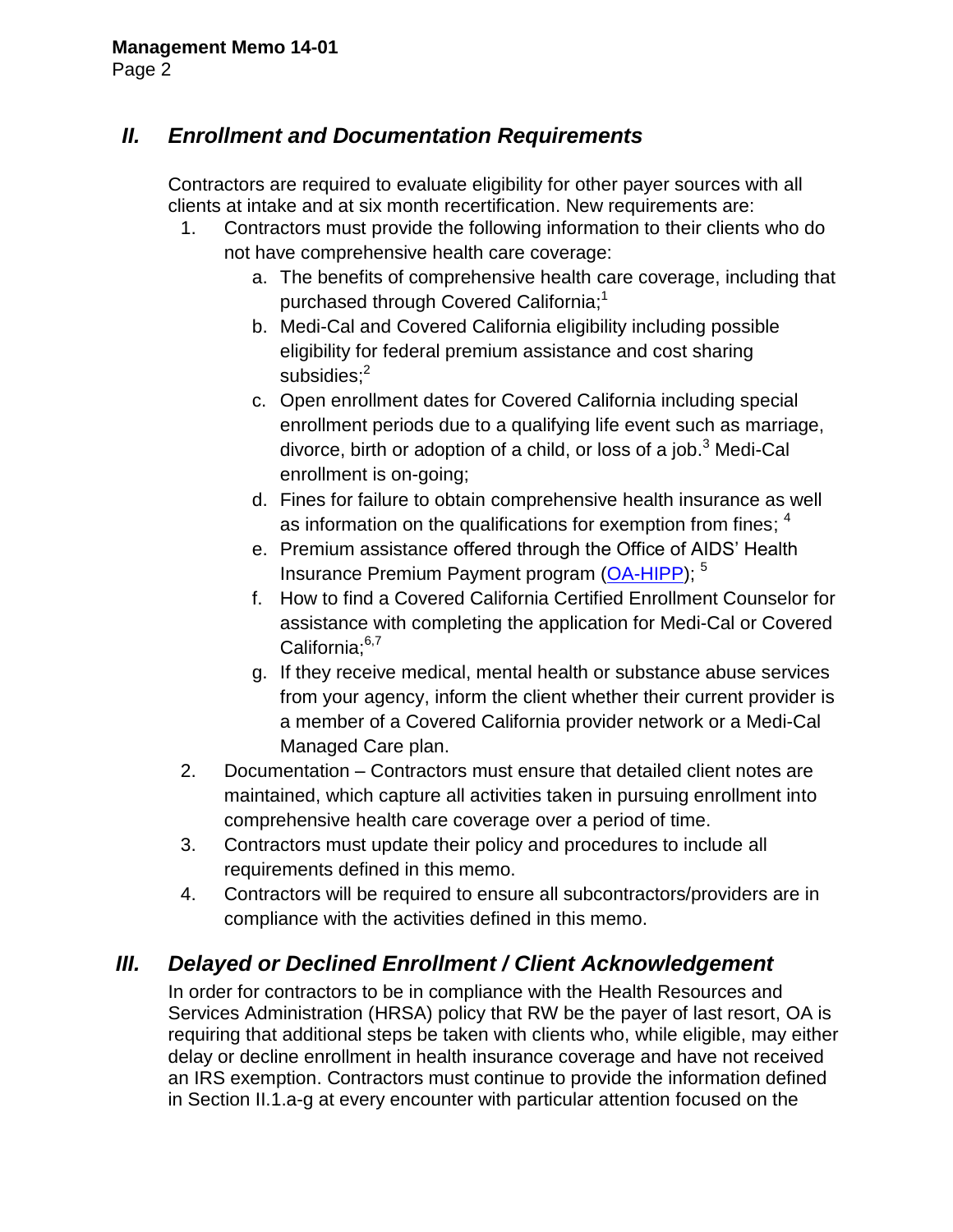benefits of receiving comprehensive health care coverage. Contractors should also assist their clients in addressing any barriers which might be delaying their enrollment. While there are limitations when a client can sign up for Covered California as defined by Open Enrollment dates, contractors should be aware that there are special enrollment periods<sup>3</sup>. There are no restrictions when a person can sign up for Medi-Cal as that is on-going.

For those clients not yet enrolled in comprehensive health care coverage, contractors must have the client sign or initial an acknowledgement that they have received, at a minimum, all the information listed in Section II.1.a-g and are aware that they may incur a fine for not having health insurance. The CDPH Office of AIDS "Private Health Care Coverage Available through Covered California" form meets this requirement, although you may use your own form, if you prefer (located on the HCP webpage in multiple languages [http://www.cdph.ca.gov/programs/aids/Pages/OAHCP.aspx.](http://www.cdph.ca.gov/programs/aids/Pages/OAHCP.aspx)) In order to show that you have met the HRSA standard of vigorously pursuing enrollment for your clients, contractors should have the client sign a copy of the client acknowledgement form at intake and at their six-month recertification. Additionally, contractors must include documentation in client files of their efforts to address the identified barriers for enrollment of those clients over a period of encounters.

## *IV. Quarterly Reporting Requirements*

In order to show compliance with these required activities, contractors will need to describe successes and challenges in assisting clients with pursing enrollment in comprehensive health care coverage in the quarterly narrative report.

### *V. Monitoring*

During the annual monitoring site visits, Care Program Advisors will be reviewing evidence of compliance with policy and procedures required in Section II.3 of this memo. Care Program Advisors will also confirm that client level documentation is thorough and meets all the above requirements.

Contractors must require and monitor compliance of these enrollment and documentation requirements with all of their subcontractors/providers as applicable. During the annual monitoring site visits, Care Program Advisors will review contractor documentation, which must demonstrate that all subcontractors and providers are in compliance with these requirements.

### *VI. Continuation of Ryan White Services*

If an eligible client does not have comprehensive health care coverage, the client may continue to receive services through RW and efforts to "vigorously pursue enrollment into health care coverage for which clients may be eligible" must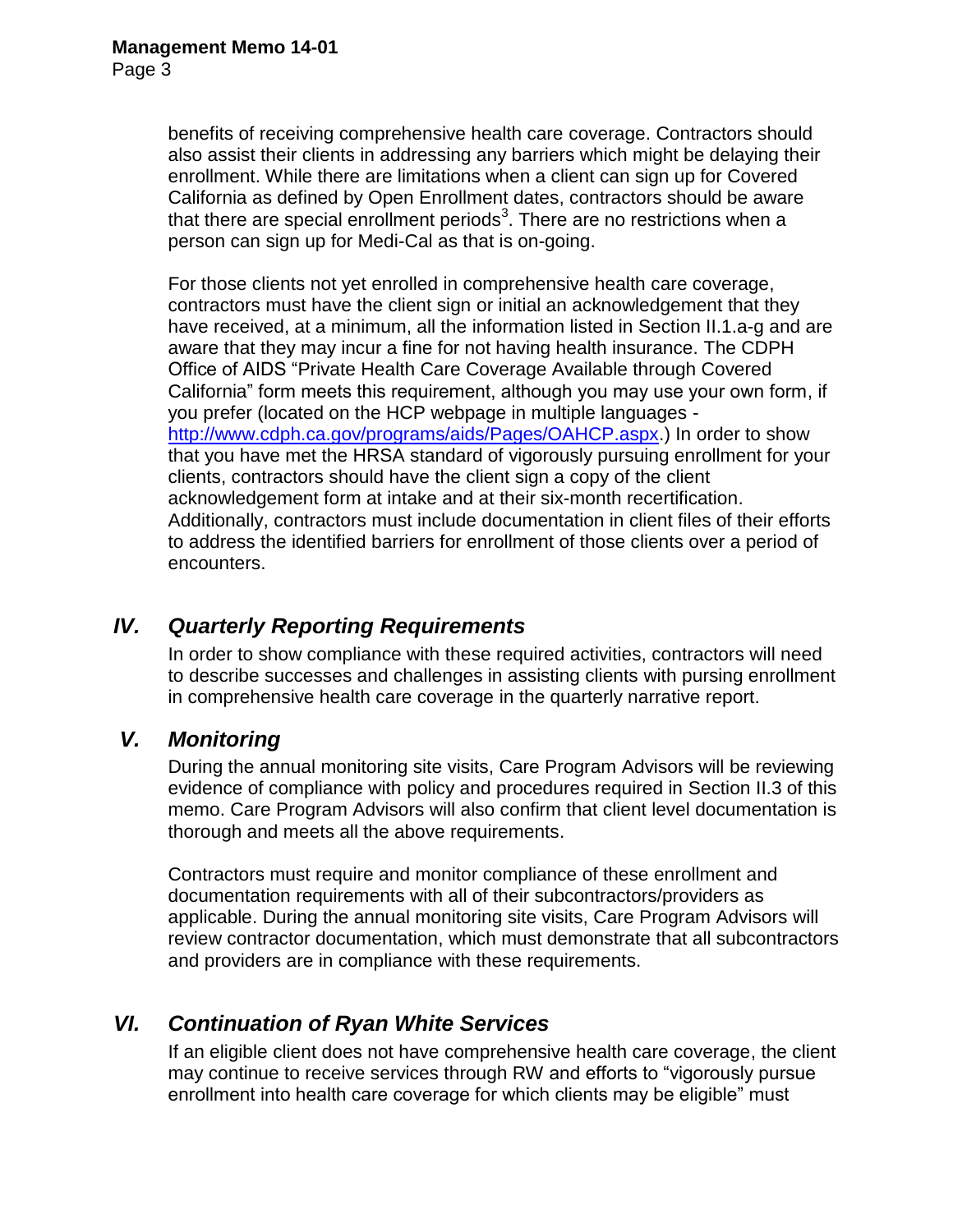continue and be documented. "Ryan White will continue to be the payer of last resort and will continue to provide those RW services not covered, or partially covered, by public or private health insurance plans." (HAB Policy Notice #13-04)

# *VII. Ryan White Service Categories for Enrollment Activities*

For information on which RW service categories can be used to support outreach, benefits counseling and enrollment activities see the HRSA information located at - [Ryan White and Affordable Care Act Outreach, Enrollment and](http://hab.hrsa.gov/affordablecareact/outreachenrollment.html)  [Benefits Counseling.](http://hab.hrsa.gov/affordablecareact/outreachenrollment.html) If adjustments need to be made to existing budgets please talk to your Care Program Advisor.

Current [Care](http://www.cdph.ca.gov/programs/aids/Documents/11MAD3cCareAdvisors.pdf) Program Advisor assignments can be found at on the OA website: Care [Program Advisors](http://www.cdph.ca.gov/programs/aids/Documents/11MAD3cCareAdvisors.pdf) 

Sincerely,<br>Jul/Incal

Jill Michel, Chief Ryan White Part B Section HIV Care Branch Office of AIDS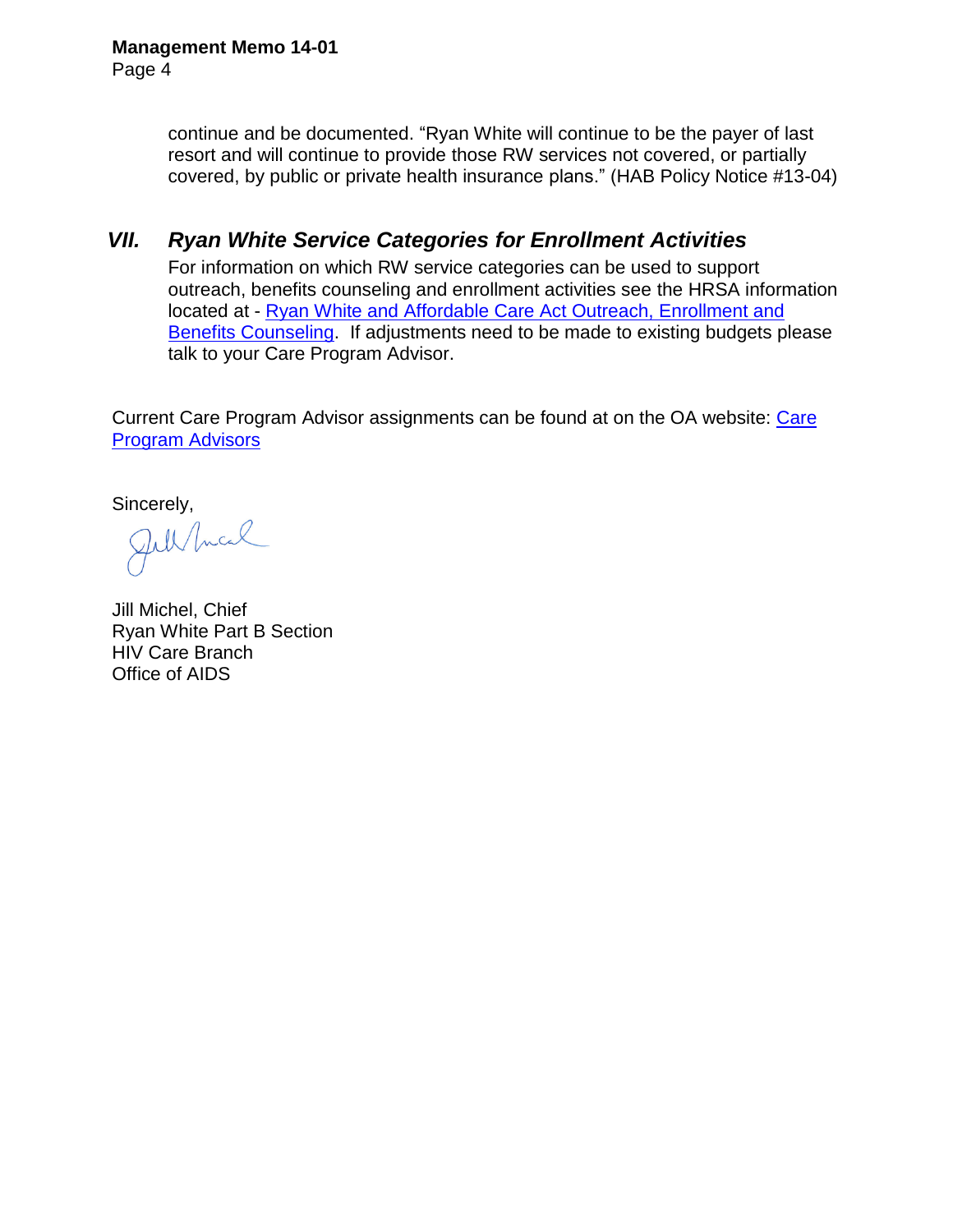#### References and Resources

#### References

- 1 For more information on the benefits of comprehensive health care coverage from Covered California see Covered California's Website [Information for](https://www.coveredca.com/individuals-and-families/)  [Individuals and Families.](https://www.coveredca.com/individuals-and-families/)
- <sup>2</sup> Covered California eligibility Covered California's Website Getting Yourself [and Your Family Covered.](https://www.coveredca.com/PDFs/fact-sheets/Covered_California_Getting_Covered_fact_sheet_English.pdf)
- $3$  Healthcare.gov Key dates for open enrollment and information on special [enrollment periods.](https://www.healthcare.gov/what-key-dates-do-i-need-to-know/)
- <sup>4</sup> Healthcare.gov [Information on fines](https://www.healthcare.gov/what-if-someone-doesnt-have-health-coverage-in-2014/) and [Information on exemptions.](https://www.healthcare.gov/exemptions/)
- 5 Information on enrollment into OA-HIPP OA-HIPP/ Covered California Policy and [Procedures \(PDF\)](http://www.cdph.ca.gov/programs/aids/Documents/IAS_MM_CC_PPs2013-12-03a.pdf)
- 6 Locating a Covered California Certified Enrollment Counselor – Go to <https://www.coveredca.com/> and click on *Find Help Near You* or call 1-800-300-1506.
- 7 For a list of certified entities that reach out to members of the HIV/AIDS community see [http://www.cdph.ca.gov/programs/aids/Documents/DirectoryofCEEsReachingHIV](http://www.cdph.ca.gov/programs/aids/Documents/DirectoryofCEEsReachingHIV_AIDSCommunity.pdf) [\\_AIDSCommunity.pdf](http://www.cdph.ca.gov/programs/aids/Documents/DirectoryofCEEsReachingHIV_AIDSCommunity.pdf)
- <sup>8</sup> OA Website New Laws to Assist Ryan White HIV/AIDS Program Clients to Access Health Coverage – [Senate Bill 249 Information Sheet 01-2014](http://www.cdph.ca.gov/programs/aids/Documents/Senate%20Bill%20249%20Overview.pdf)
- <sup>9</sup> Healthcare.gov **[Essential Health Benefits](https://www.healthcare.gov/glossary/essential-health-benefits/)**

#### Resources

HRSA website [Ryan White & the Affordable Care Act: What You Need to Know](http://hab.hrsa.gov/affordablecareact/index.html)

[Health Consumer Alliance \(HCA\)](http://healthconsumer.org/)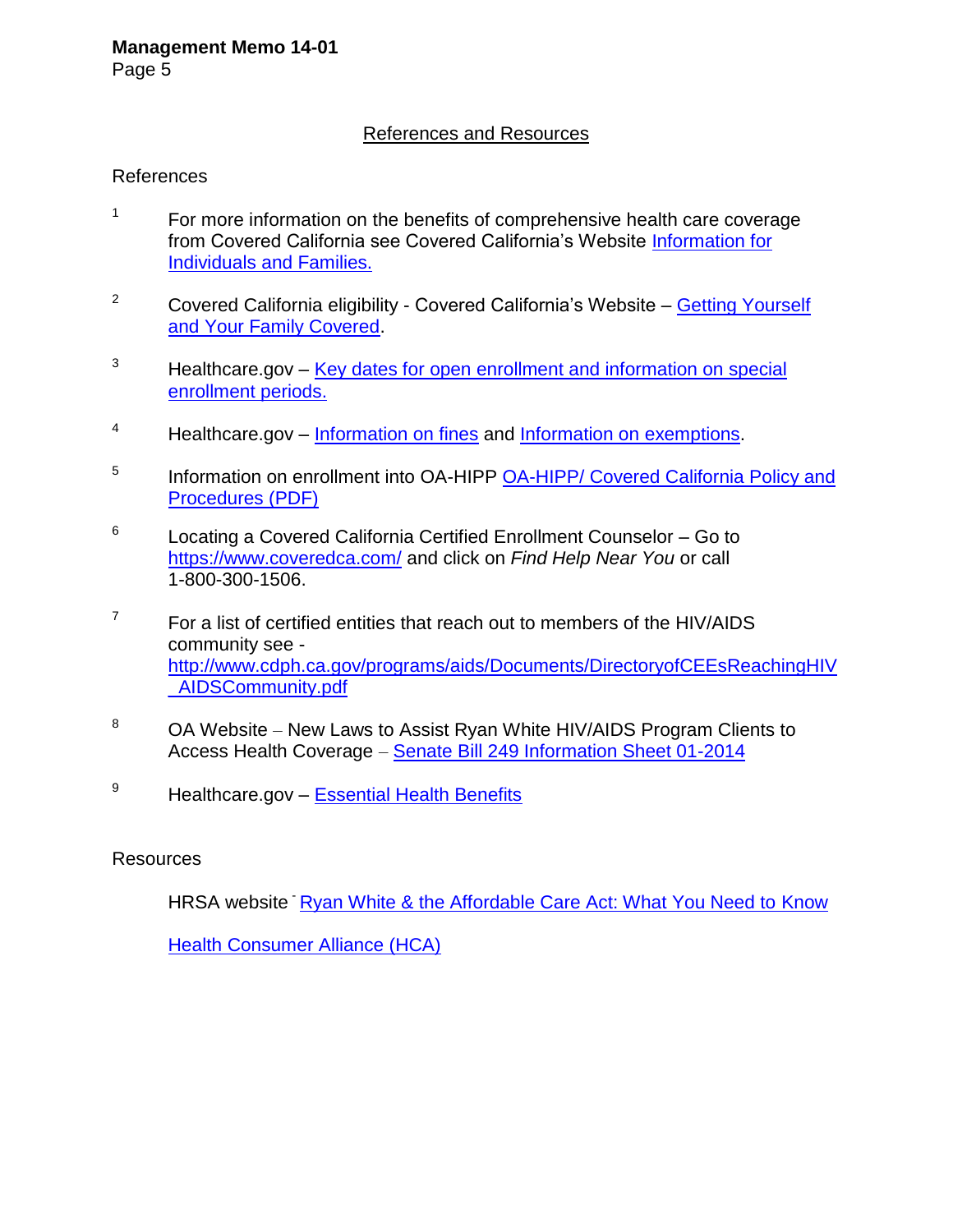#### Frequently Asked Questions

1. **Questions**: What are some of the things we can do to assist clients in getting signed up for Medi-Cal or Covered California?

**Answer**:

a) Help the client connect with a Covered California Certified Enrollment Counselor. For a list of Covered California Certified Enrollment Counselors who understand the needs of the HIV community go to the OA website at: http://www.cdph.ca.gov/programs/aids/Documents/DirectoryofCEEsReachingHIV [AIDSCommunity.pdf.](http://www.cdph.ca.gov/programs/aids/Documents/DirectoryofCEEsReachingHIV_AIDSCommunity.pdf)

\*\* Please contact Daniel Coronado at the CDPH Office of AIDS (Daniel.Coronado@cdph.ca.gov) if you would like to add additional HIVexperienced Covered California Certified Enrollment Counselors from your community to this list.

- b) Confirm that, if eligible, the client has signed up with ADAP for medication co-pay assistance and OA-HIPP for premium assistance. If they have not, assist the client in contacting the local ADAP Enrollment Worker and OA-HIPP Enrollment Worker. Please note that in order for an ADAP or OA-HIPP Enrollment Worker to share ADAP/OA-HIPP client information with a RW contractor, the RW contractor or RW subcontractor must be Health Insurance Portability and Accountability Act (HIPAA) covered and be one of the following qualified entities: California Department of Health Care Services, Covered California, Medi-Cal managed care plan, or a county health department delivering HIV/AIDS health care services. $^8$
- 2. **Question**: What do we need to do once a client signs up for Medi-Cal or Covered California?

**Answer**: Once they have coverage, a client must use the Essential Health Benefits available to them through Medi-Cal or Covered California prior to accessing RW services. If it is determined and documented in a treatment plan that additional services not covered or only partially covered elsewhere are necessary, RW services can then be utilized. Remember, detailed client notes must be maintained.

3. **Question**: What are our responsibilities after open enrollment closes?

**Answer**: Continue to screen for other payer sources, including insurance purchased through Covered California, at intake and six month recertification. Provide the information defined in Section II.1.a-g at every encounter. Discuss Covered California with your clients when you see them so clients are aware that there are special open enrollment periods and that there is another open enrollment period November 15<sup>th</sup> through February  $15<sup>th</sup>$ , 2014. If they do not have comprehensive health care coverage